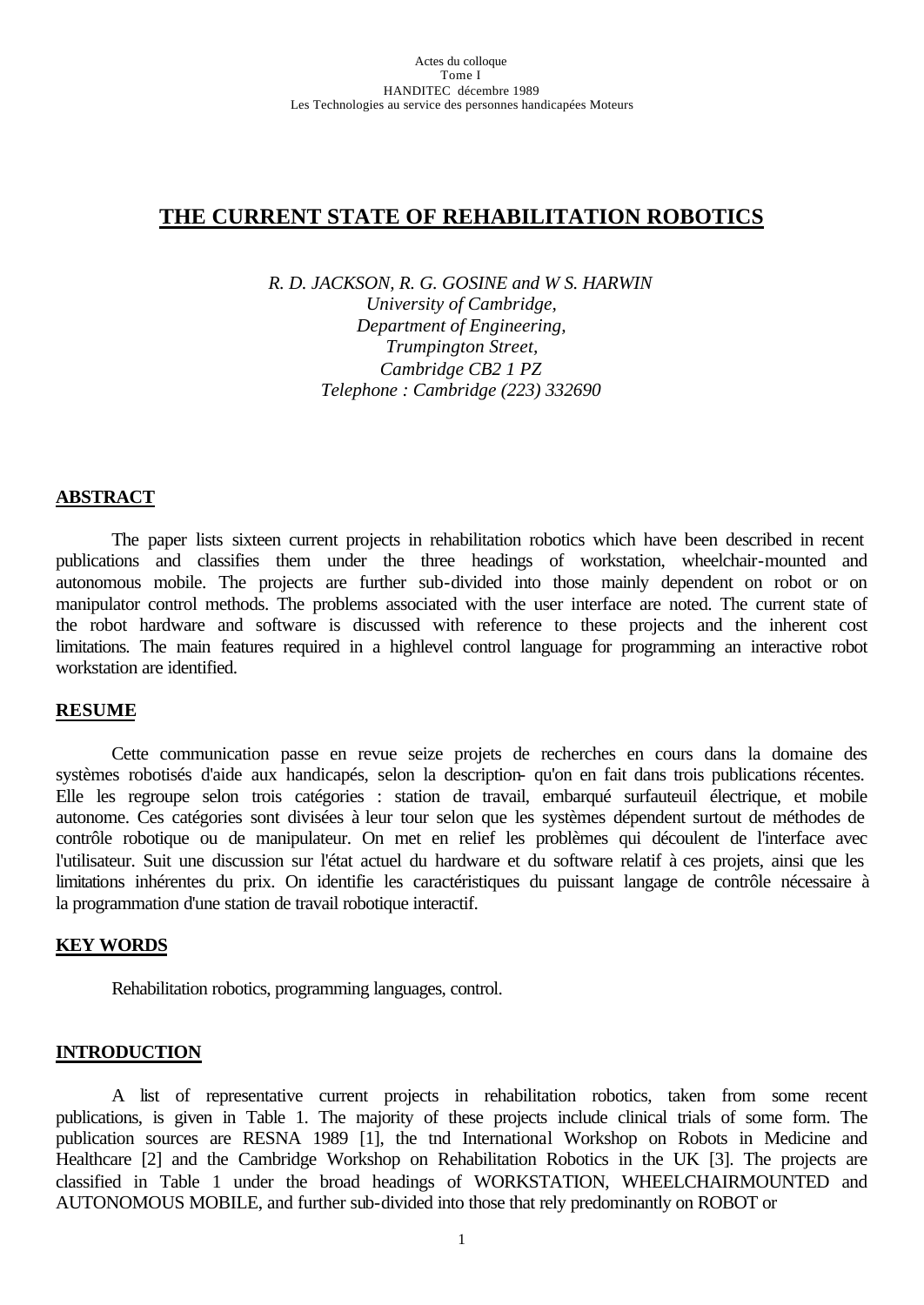MANIPULATOR control methods. Most of these projects use commercially available robots as their basis ; for example, the Puma or the UMI RTX. In some, notably Manus but including the work at BIME, the robot has been designed specifïcally for the project.

The tasks for which these systems have been designed can be divided into two categories, with some overlap. First, assistance within a general, mainly domestic, environment and second, assistance within an office, workshop or classroom environment. Environments in the second category are likely to be more structured and the tasks more clearly defined than those in the first. Two of the few systems now available commercially, the PRAB and Regenesis systems, are aimed at officebased tasks. For both categories a vital factor for succèss is the acceptability of the system to the user.

From the projects in Table 1 and earlier projects, a considerable body of data and expertise on design and use of robots in rehabilitation has been, and is being, assembled. Research is also being directed at the screening of potential candidates for robotic devices so that user and system are properly matched [4]. A person for whom a robotic aid is likely to be valuable will have some idea of what the robot should be able to do. Before the robot can become a useful aid to that person, he or she must build, adapt or change a cognitive model of robot behaviour so that he or she can make safe and usable predictions about the behaviour and capabilities of the robot. A learning process is essential and is likely to consist of observation and experiment on tie robot and its controls and the use of the results to update the behavioural model [5].

Two common limitations to work in the field of rehabilitation robotics have been noted [6]. First there is often little communication between research projects and second there are frequent problems of continuity in projects when equipment is upgraded or robots are changed. This paper discusses the current state of the hardware and software aspects of rehabilitation robotics with particular emphasis on the development of standards for software.

## **ROBOT HARDWARE**

Six degrees of freedom at the end-effector is almost essential if a mechanical arm is to have sufficient flexibility to carry out a useful range of tasks in the Relatively unstructured environment of most rehabilitation activity. For some applications with a restricted range of tasks, though, five (or fewer) degrees of freedom may be sufficient, resulting in a simpler device. Mechanism size is limited by the need to achieve useful carrying capacity within the human scale. Similarly, joint speeds must be sufficiently high to prevent the user becoming frustrated, but not too high for safety.

The design of the mechanical linkages and joint drives and the construction of a limited number of robotic devices satisfying these constraints is feasible but expensive. So for projects in which the task definition can be largely satisfied by an existing device with a wider market, there is strong financial pressure to use it even though it may introduce further restrictions on available tasks. Hence the common use in rehabilitation projects of the relatively low-cost **UMI RTX** robot arm which also finds uses in testing, light assembly tasks and education.

There are also some commercially available mobile robot platforms which are likely to stimulate further developments in this field.

Hardware development costs may be offset by a link to a similar technology which already has a strong commercial base. The UK firm Inventaid, working in cooperation with the UK Royal National Orthopaedic Hospital, Stanmore, is developing a wheelchair-mounted manipulator arm using light-weight,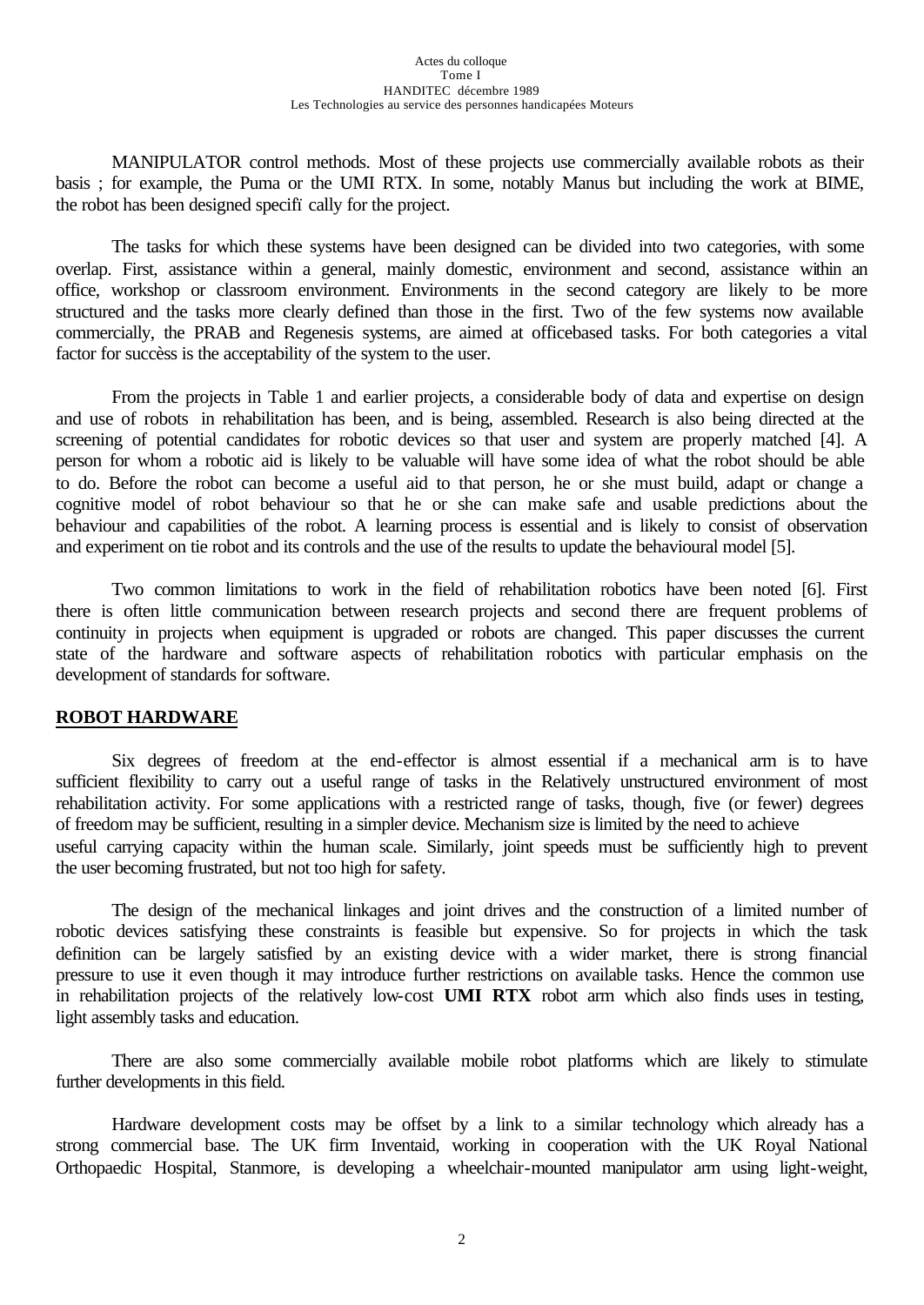#### Actes du colloque Tome I HANDITEC décembre 1989 Les Technologies au service des personnes handicapées Moteurs

low-cost pneumatic actuators. These patented air muscles also power the animated models developed by the firm Spitting Image Productions which is the parent company of Inventaid.

A number of researchers have proposed methods by which potential users can develop an internal model of the robot and its capabilities at the design stage and thus limit development costs. These methods range from the use of full-scale, but non-working, models, through small-scale models of the robot and its associated worktable to the use of animated views prepared using a computer-aided design package [7].

Perhaps the most important design criterion is that of achieving safe operation consistent with functionality. The problem of safety is becoming increasingly important for interactive robot operation both in workplace and domestic settings. The aesthetic aspects of the design are also very important, particularly for a robot which is to operate in a domestic setting.

## **SOFTWARE**

Whereas the standardisation of the hardware of robotic arms may be possible with some form of modular approach, it is unlikely to be a feasible option in the near future. The standardisation of software, however, merits careful and wide consideration. While some of the comments in this section do apply at the joint servo-control software level, they are mainly addressed to the design of software which is to provide interactive control of a workstation robot and its end-effector. Computing hardware is rapidly changing, so the software should be computer-independent and it should be able to control a range of robots.

For these reasons standardisation is both possible and desirable.

Four main features of a rehabillitation robot language can be identified

(1) It must be easily applied to a wide range of rehabilitation applications.

As the current status of rehabilitation robotics is very concerned with the idencification and evaluation of potential tasks, it is very important to consider a language which can be applied to a wide range of tasks.

(2) It must support compact task specifications in a high-level language.

The level of the language chosen is critical. For example, an instruction of the form "make a drink" assumes that the language structure contains knowledge of the details of drink making. Since the system is intended to be always under the control of an intelligent user, instructions at a level as high as this are unnecessary. It is clear, though, that control of individual robot joints is too low a level for user satisfaction. Thus a balance must be found between the machine and human intelligence to make the user as independent as possible within the technological limitations of the robot system.

(3) It must facilitate an interactive approach to robot programming and control.

An interactive system is necessary for the programmer during the development and modification of programs. Similarly, an interactive system makes possible a dialogue between the user, who may also be the programmer, and the system.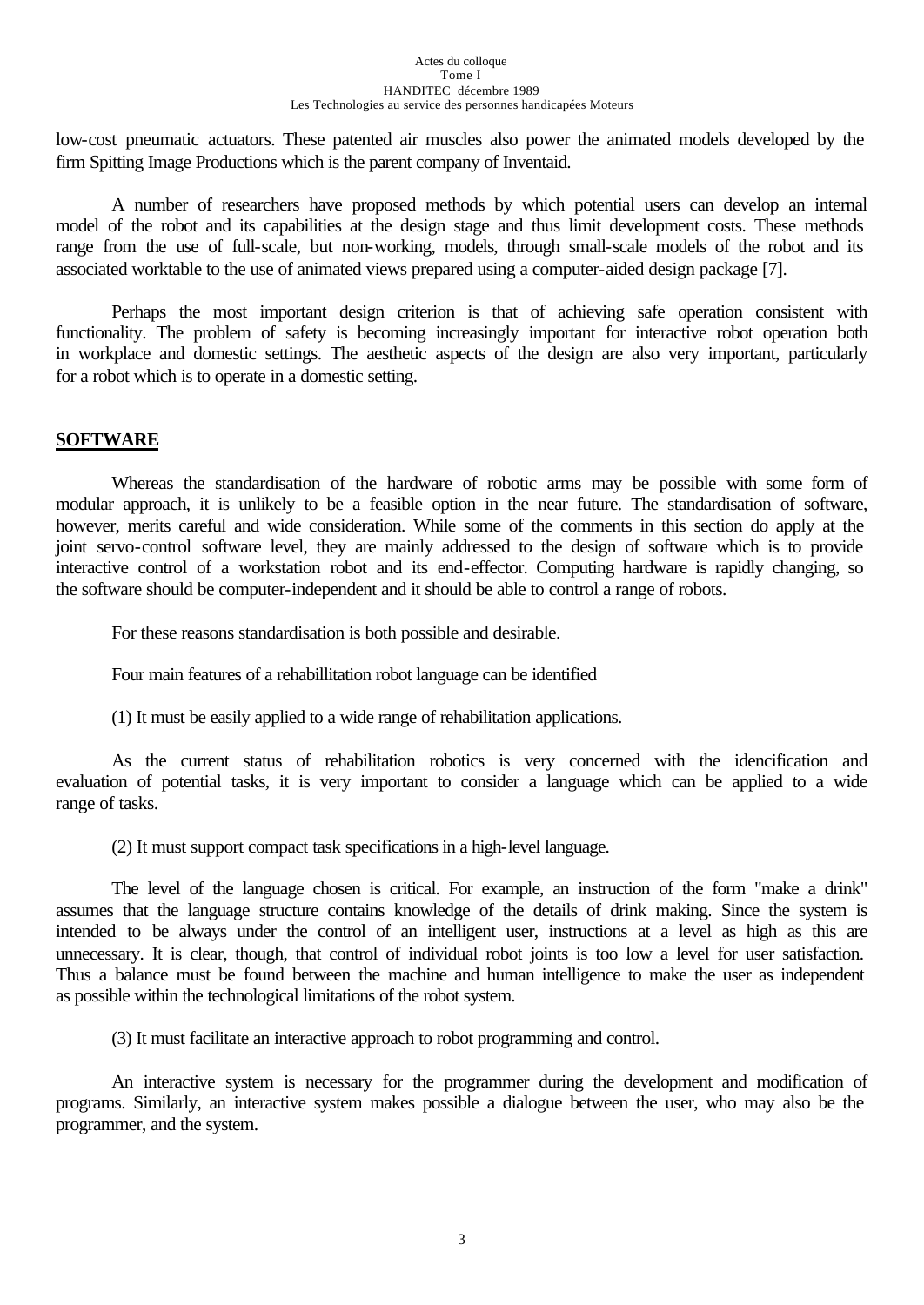(4) It must be capable of being extended and modified to incorporate subsequent developments.

This requirement also arises from the current state of rehabilitation robotics. The language must accommodate computing hardware changes and must link to a variety of robot systems.

The language CURL [8] represents an attempt to meet these requi**rements within an interpreted** language. The basic structure as shown in Figure 1 is divided into three levels. At the application level the programmer and user interact with the system through application programs, keyboard or voice commands, command menus and direct control of the robot.

At the interpreter level, the application level instructions are decomposed into a series of actions which achieve the desired result. A database containing a description of objects in the robots environment is created and updated as a result of the interpreters action.

The lowest level is the device level which accepts commands from the interpreter and carries out the necessary manipulation. The hierarchical structure makes it possible for the lânguage to incorporate a wide range Of input and output devices.

## **CONCLUSIONS**

Despite efforts over many countries and many years, it seems that there is still some distance to go before robot systems become widely available to assist severely physically disabled users. It is encouraging, however, to note that surveys of users in clinical trials associated with a number of research projects [9, 10, 11] have indicated strong support for the use of robots in office, domestic and classroom environments.

Growing interest in thé development of domestic robots' will increase awareness of thé capabilities and limitations of robots on thé human scale, although human interaction is not intended to be a feature of many of thé applications proposed for domestic robots. Similarly, increasing interest in alternative technologies such thé smart house [ 12] and complex environmental controls will stimulate careful comparisons withrobotic assistance.

Wider awareness of common problems and possible solutions should increase thé rate at which thé work leading to a range of successful robotic systems is carried out.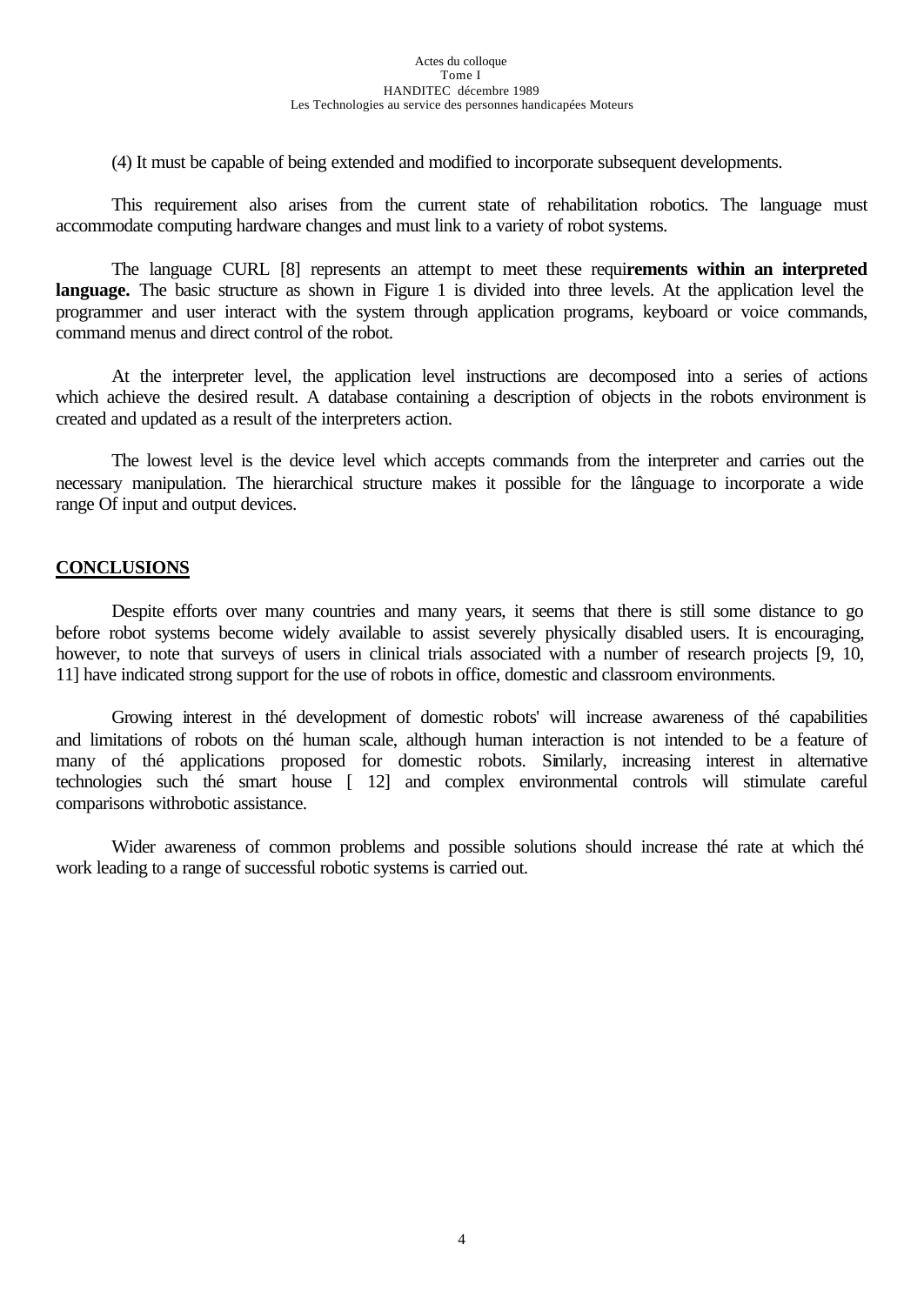## **REFERENCES**

[1] Proceedings of thé 12th Annual RESNA Conférence, New Orleans, June 1989.

[2] Proceedings of thé First Workshop on Domestic Robots and thé Second Workshop on Medical and Healthcare Robotics, Newcastleupon-Tyne, September 1989.

[3] Proceedings of thé Cambridge Workshop on Rehabilitation Robotics, Cambridge University Engineering Department Technical Report, CUED/B-ELECT/TR78, April 1989.

[4] Bush M. A. and Peterson C. : "User selection criteria for a voiceactivated robotic workcell". In [1], pp. 381-382.

[5] Harwin W. S., "User interfaces. In [3], pp. 91-95.

[6] Gilbert M., Caruso J.-P., Mahoney R. M. and Fee J. W., Jr, "Development of a programming environment for rehabilitation robotics". In [1], pp. 377-378.

[7] Prior S. D., "Robotic design and simulation using CATIA". In [3], pp. 103-113.

[8] Gosine R. G., Harwin W. S. and Jackson R. D., "Application of an interactive robotic workstation using the CURL programming environnent". In [2], pp. 43-50.

[9] Hillman M. R., "Development of a robot workstation for the disabled". In [2], pp. 355 -359.

[10] Van der Loos H. F. M., Hammel J. M., Schwandt D. Lees D., Leifer L. J. and Perkash I., "Design and evaluation of a vocational desktop robot". In [1] pp. 107-108.

[11] Howell K. D. Mayton G. and Baker P., "Education and research issues in designing robotically-aided science education environments". In [1], pp. 109-110.

[12] Kyan J. L., "Home automation", IEE Review, October 1988, pp. 355-358.